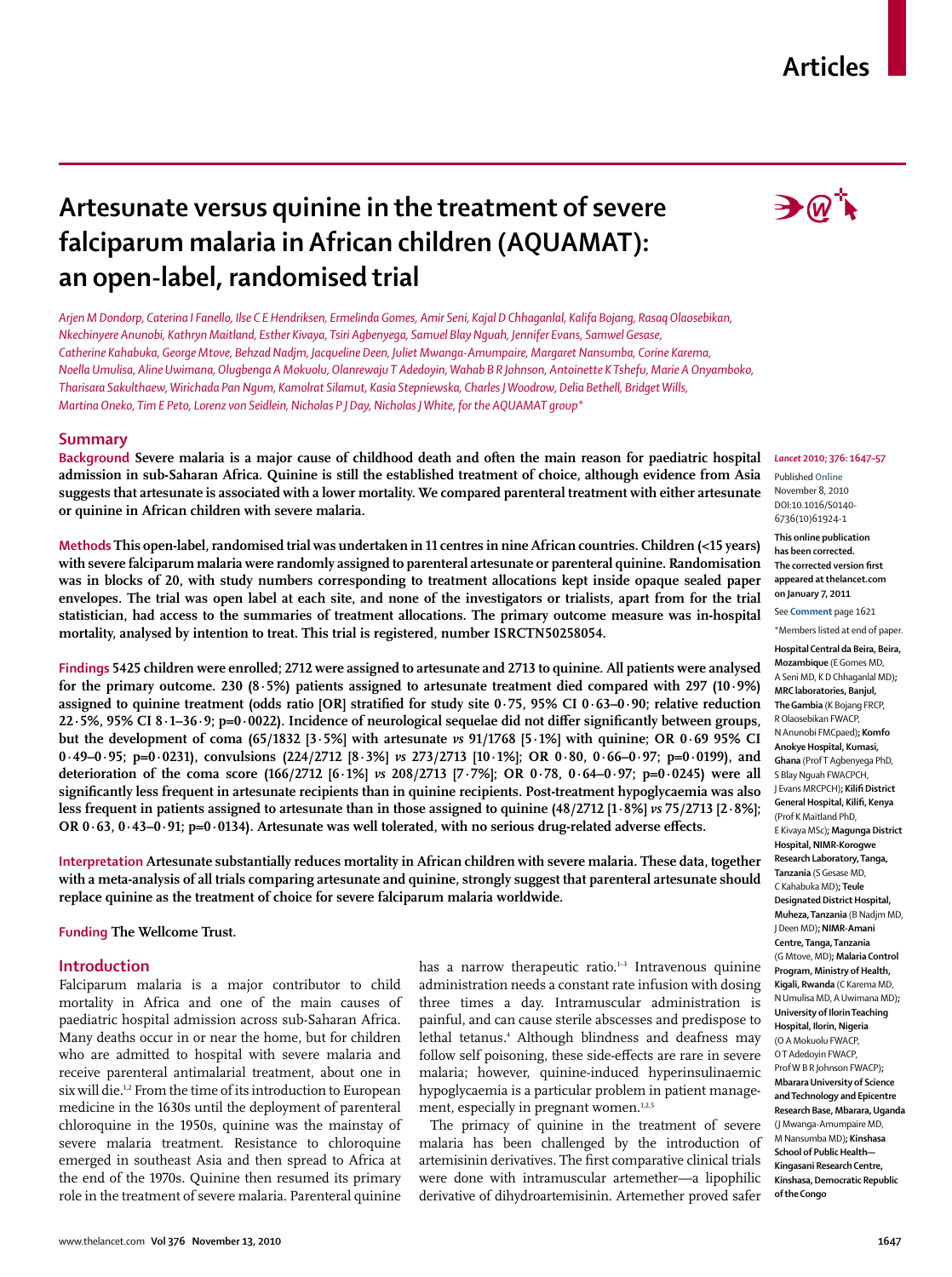(Prof A K Tshefu MD, M A Onyamboko MB)**; Mahidol Oxford Tropical Medicine Research Unit (MORU), Faculty of Tropical Medicine, Mahidol** 

**University, Bangkok, Thailand**  (A M Dondorp MD, C I Fanello PhD, I C E Hendriksen MD, T Sakulthaew BNS, W Pan Ngum PhD, K Silamut PhD, K Stepniewska PhD, C J Woodrow MRCP, Prof N P J Day FRCP, Prof N J White FRS); Nuffield **Department of Clinical Medicine, University of Oxford, Oxford, UK** (D Bethell MRCPCH, Prof T E Peto FRCP)**; Menzies School of Health Research, Casuarina, NT, Australia**  (L von Seidlein PhD)**; Oxford University Clinical Research Unit, Ho Chi Minh City, Vietnam** (B Wills FRCPCH)**; and KEMRI— CDC Kisumu, Kisumu Kenya** (M Oneko MD)

For more about **AQUAMAT** see http://www.tropmedres.ac/ aquamat

## **Panel 1:** Modified criteria for severe falciparum malaria

## **At least one of:**

- Plasma base excess less than –3·3 mmol/L
- Glasgow coma scale less than 11 of 15, or Blantyre coma scale less than 3 of 5 in preverbal children
- Haemoglobin less than 50 g/L and parasitaemia greater than 100 000 parasites per μL
- Blood urea greater than 10 mmol/L
- Compensated shock (capillary refill ≥3 s or temperature gradient on legs, but no hypotension)
- Decompensated shock; systolic blood pressure less than 70 mm Hg and cool peripheries
- Asexual parasitaemia more than 10%
- Visible jaundice and more than 100 000 parasites per μL
- Plasma glucose less than 3 mmol/L
- Respiratory distress, defined as costal indrawing, use of accessory muscles, nasal alar flaring, deep breathing, or severe tachypnoea

and easier to use than quinine, but did not improve overall survival in an individual patient data meta-analysis<sup>6</sup> of 1919 randomised patients. In a prospectively defined subgroup analysis, artemether reduced mortality significantly in southeast Asian adults, but not in African



#### **Figure 1:** Trial profile

\*663 in Beira, 442 in Kilifi , 436 in Kumasi, 921 in Muheza, 540 in Korogwe, 502 in Banjul, 450 in Ilorin, 386 in Rwanda, 663 in Mbarara, and 422 in Kinshasa. †Two patients also had other criteria.

children. A large multicentre randomised trial (South East Asian Quinine Artesunate Malaria Trial [SEAQUAMAT]),7 which compared intravenous artesunate with quinine in Asian patients (mainly adults) with severe malaria was then undertaken. It was stopped after enrolment of 1461 patients because of a substantial survival benefit in favour of artesunate. In a meta-analysis of the SEAQUAMAT study and earlier, smaller randomised trials,7 artesunate reduced the mortality of severe malaria in Asian patients from 23·1% to 14·2%, a relative reduction of  $38.6\%$ . The treatment was also highly cost effective.<sup>8</sup> In 2006, WHO changed its guidelines to recommend artesunate for severe malaria in adults.<sup>9</sup>

The treatment effect in the SEAQUAMAT trial was similar in adults and the 202 children enrolled, but perceived differences in the natural history and drug susceptibility of severe falciparum malaria in African children compared with Asian patients left uncertainty about the optimum treatment for this important patient group. Expert opinion regarded parenteral quinine as a satisfactory treatment, and research priorities focused on improving other aspects of the care of the sick child. Nowadays quinine remains by far the most widely used treatment of severe malaria in Africa. We undertook a large multicentre randomised trial (African Quinine Artesunate Malaria Trial [AQUAMAT]) that compared parenteral treatment with either artesunate or quinine in African children with severe malaria.

# **Methods**

## **Study design**

This was a multicentre, open-label trial in children admitted to hospital with severe malaria, undertaken between Oct 3, 2005, and July 14, 2010. 11 centres in nine countries (Mozambique, The Gambia, Ghana, Kenya, Tanzania, Nigeria, Uganda, Rwanda, and Democratic Republic of the Congo) in Africa participated. The study was coordinated by the Mahidol-Oxford Tropical Medicine Research Unit in Bangkok, Thailand, which provided logistic support and data management. All clinicians were familiarised with the severe malaria criteria for enrolment (panel 1). Most children were managed on general paediatric wards. Children younger than 15 years were included if they had a positive rapid diagnostic test for *Plasmodium falciparum* lactate dehydrogenase (Optimal, Diamed, Cressier, Switzerland) and, in the admitting physician's clinical opinion, they had severe malaria, and they or their attendant relative or guardian gave fully informed written consent. Patients were not included if there was a convincing history of full treatment with parenteral quinine or an artemisinin derivative for more than 24 h before admission. Age criteria varied slightly between sites at the request of the respective ethics review boards (webappendix p 13). In Mozambique, adults were also studied but were analysed separately and will be reported elsewhere.

The trial protocol was reviewed and approved by each site's ethics review board, and by the Oxford Tropical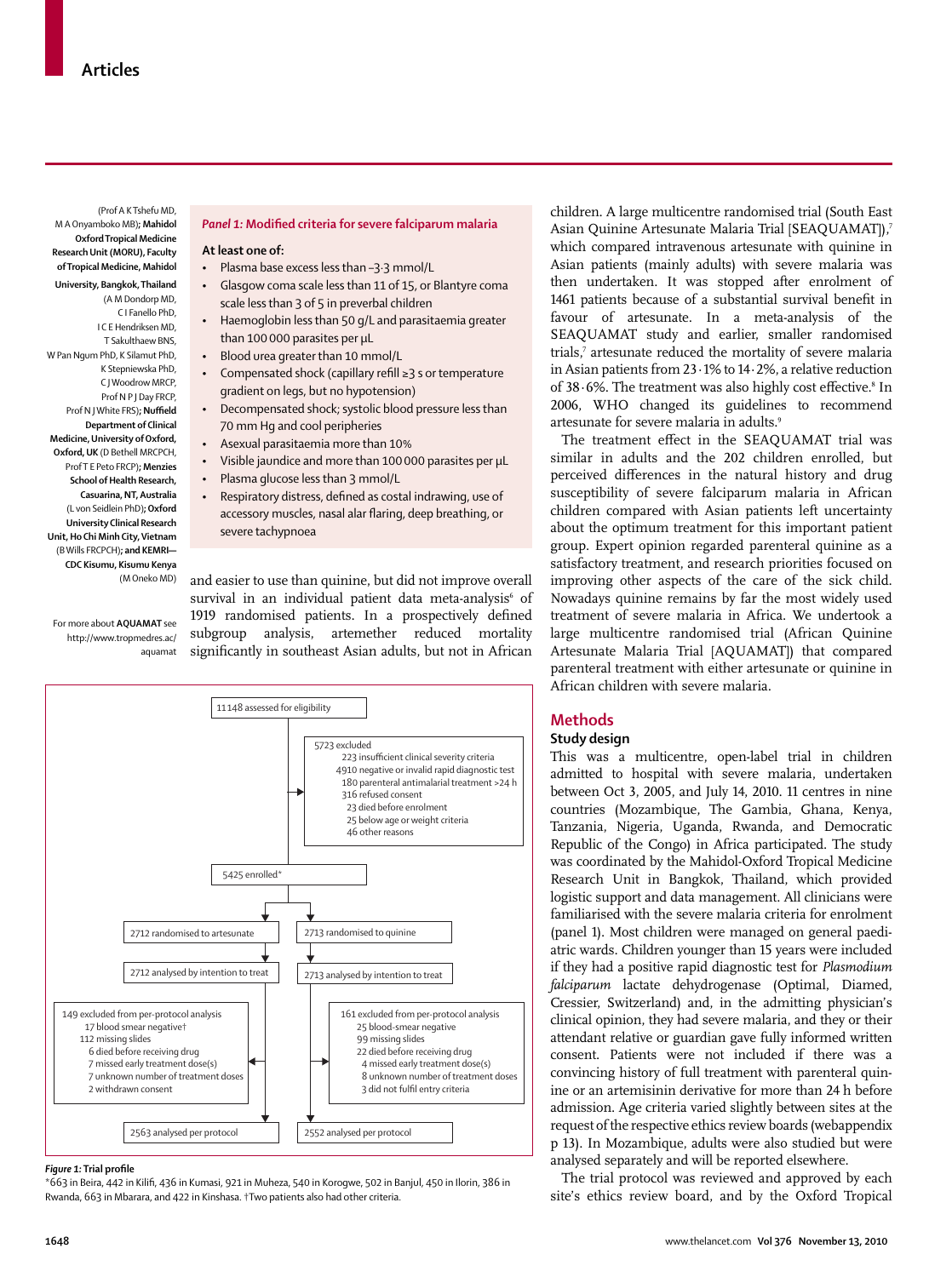|                                         | Quinine<br>$(N=2713)$      | Artesunate<br>(N=2712) |  |
|-----------------------------------------|----------------------------|------------------------|--|
| Female sex                              | 1295 (48%)                 | 1315 (48%)             |  |
| Age (years)                             | $2.9(1.7 - 4.3)$           | $2.8(1.6-4.2)$         |  |
| Fever before enrolment (days)           | $3(2-4)$                   | $3(2-4)$               |  |
| Coma before enrolment (h)               | $5.0(2.5-10)$              | $5.0(2.0-9.5)$         |  |
| Pretreatment with antimalarials         |                            |                        |  |
| None                                    | 1270 (47%)                 | 1281 (47%)             |  |
| Ineffective*                            | 371 (14%)                  | 387 (15%)              |  |
| Effective*                              | 959 (37%)                  | 938 (36%)              |  |
| Complications on admission              |                            |                        |  |
| Coma <sup>+</sup>                       | 945 (35%)                  | 880 (32%)              |  |
| Convulsions                             | 879 (32%)                  | 811 (30%)              |  |
| Jaundice                                | 59 (2%)                    | 55 (2%)                |  |
| Severe anaemia (haemoglobin<br><50 g/L) | 692 (29%)                  | 737 (30%)              |  |
| Shock                                   | 339 (12%)                  | 323 (12%)              |  |
| Decompensated shock                     | 88 (35%)                   | 90 (39%)               |  |
| Severe acidosis (BE <-8 mmol/L)         | 975 (43%)                  | 1009 (44%)             |  |
| Hypoglycaemia (<3 mmol/L)               | 278 (10%)                  | 277 (10%)              |  |
| Respiratory distress‡                   | 428 (16%)                  | 439 (16%)              |  |
| Severe prostration§                     | 1668 (61%)                 | 1683 (62%)             |  |
| <b>Blackwater fever</b>                 | 116 (4%)                   | 121 (4%)               |  |
| Hyperparasitaemia (>10%)                | 573 (24%)                  | 584 (25%)              |  |
| Clinical examination                    |                            |                        |  |
| Weight (kg)                             | 12.6(4.6)                  | 12.4(4.8)              |  |
| Temperature (°C)                        | 38.0(1.1)                  | 38.0(1.1)              |  |
| Blood pressure (mm Hq)                  |                            |                        |  |
| Systolic                                | 95(16)                     | 95(16)                 |  |
| <b>Diastolic</b>                        | 56(14)                     | 56(14)                 |  |
| Coma depth (total N, median<br>[IQR]    |                            |                        |  |
| Blantyre coma score                     | $1704, 4(2-5)$             | $1713, 4(2-5)$         |  |
| Glasgow coma score                      | 1005, 11 (8-15)            | 999, 11 (8-15)         |  |
| Comorbidity                             |                            |                        |  |
| Immune compromised (from<br>history)    | 49 (2%)                    | 45 (2%)                |  |
| Severe malnutrition                     | 43 (2%)                    | 54 (2%)                |  |
|                                         | (Continues in next column) |                        |  |

Research Ethics Committee. Permission to investigate HIV status was obtained only from some ethics review boards.

#### **Randomisation and masking**

Eligible patients were randomly assigned to treatment with either intravenous or intramuscular artesunate or quinine. Each centre had a policy of using one route of administration. Randomisation was done by people unrelated to the study and provided to the study sites in blocks of 20. Study numbers were kept inside opaque sealed paper envelopes. After full informed written consent was obtained, the next envelope, which contained a unique study box number, was opened by the study physician or nurse. Then the corresponding numbered sealed box was opened. This box contained the study drug, case record

|                                                           | Quinine<br>$(N=2713)$  | Artesunate<br>$(N=2712)$ |  |  |
|-----------------------------------------------------------|------------------------|--------------------------|--|--|
| (Continued from previous column)                          |                        |                          |  |  |
| Suspected pneumonia                                       | 226 (8%)               | 227 (8%)                 |  |  |
| Confirmed by radiograph                                   | 29 (13%)               | 29 (13%)                 |  |  |
| Clinical sepsis                                           | 355 (13%)              | 302 (11%)                |  |  |
| Confirmed by culture                                      | 33 (9%)                | 32 (11%)                 |  |  |
| Suspected meningitis                                      | 166 (6%)               | 169 (6%)                 |  |  |
| Confirmed meningitis                                      | 3(2%)                  | 6(4%)                    |  |  |
| Other significant comorbidities                           | 71 (3%)                | 80 (3%)                  |  |  |
| Laboratory assessments                                    |                        |                          |  |  |
| Parasitaemia (parasites per µL;<br>geometric mean, range) | 49110<br>$(0-1858880)$ | 47922<br>$(0-1494640)$   |  |  |
| Sodium (mmol/L)                                           | 132(6.5)               | 131(6.5)                 |  |  |
| Potassium (mmol/L)                                        | 4.1(0.9)               | 4.1(0.9)                 |  |  |
| Chloride (mmol/L)                                         | 105(10)                | 105(10)                  |  |  |
| Blood urea nitrogen (mmol/L)                              | 6.1(4.9)               | 6.1(4.6)                 |  |  |
| Haemoglobin (g/L)                                         | 70 (31)                | 68(29)                   |  |  |
| pH                                                        | 7.36(0.14)             | 7.36(0.14)               |  |  |
| PaCO <sub>2</sub> (mm Hq)                                 | 28.2(10.1)             | 27.9(9.1)                |  |  |
| $HCO3$ (mmol/L)                                           | 16.6(5.7)              | 16.6(5.6)                |  |  |
| Plasma BE (mmol/L)                                        | $-8.6(7.3)$            | $-8.5(7.3)$              |  |  |
| Anion gap (mmol/L)                                        | 17.2(5.0)              | 17.0(4.9)                |  |  |
|                                                           |                        |                          |  |  |

Data are number (%), median (IQR), or mean (SD), unless otherwise indicated. BE=base excess . PaCO<sub>-</sub>=partial pressure of carbon dioxide. HCO<sub>-</sub>=bicarbonate. \*See webappendix p 12 for classification of categories. †Depth of coma was assessed either by Blantyre coma score (for preverbal children, n=3417) or Glasgow coma scale (n=2004). ‡Respiratory distress was defined as costal indrawing, use of accessory muscles, nasal alar flaring, deep breathing, or severe tachypnoea. §Severe prostration was defined as inability to breastfeed for children younger than 6 months or inability to sit for older children.

*Table 1:* **Baseline characteristics in the two treatment groups**



#### *Figure 2:* **Kaplan-Meier curves comparing survival in African children with severe falciparum malaria treated with either parenteral artesunate or quinine**

The numbers in parentheses are the deaths during the indicated time. In eight patients the exact time of death during the night was missing and was estimated as 2359 h.

form (labelled with the unique study number), and all See **Online** for webappendix disposables needed for drug administration and blood sampling. Treatment was started immediately. All other

Correspondence to: Prof N J White, Faculty of Tropical Medicine, Mahidol University, 420/6 Rajvithi Road, Bangkok 10400, Thailand **nickw@tropmedres.ac**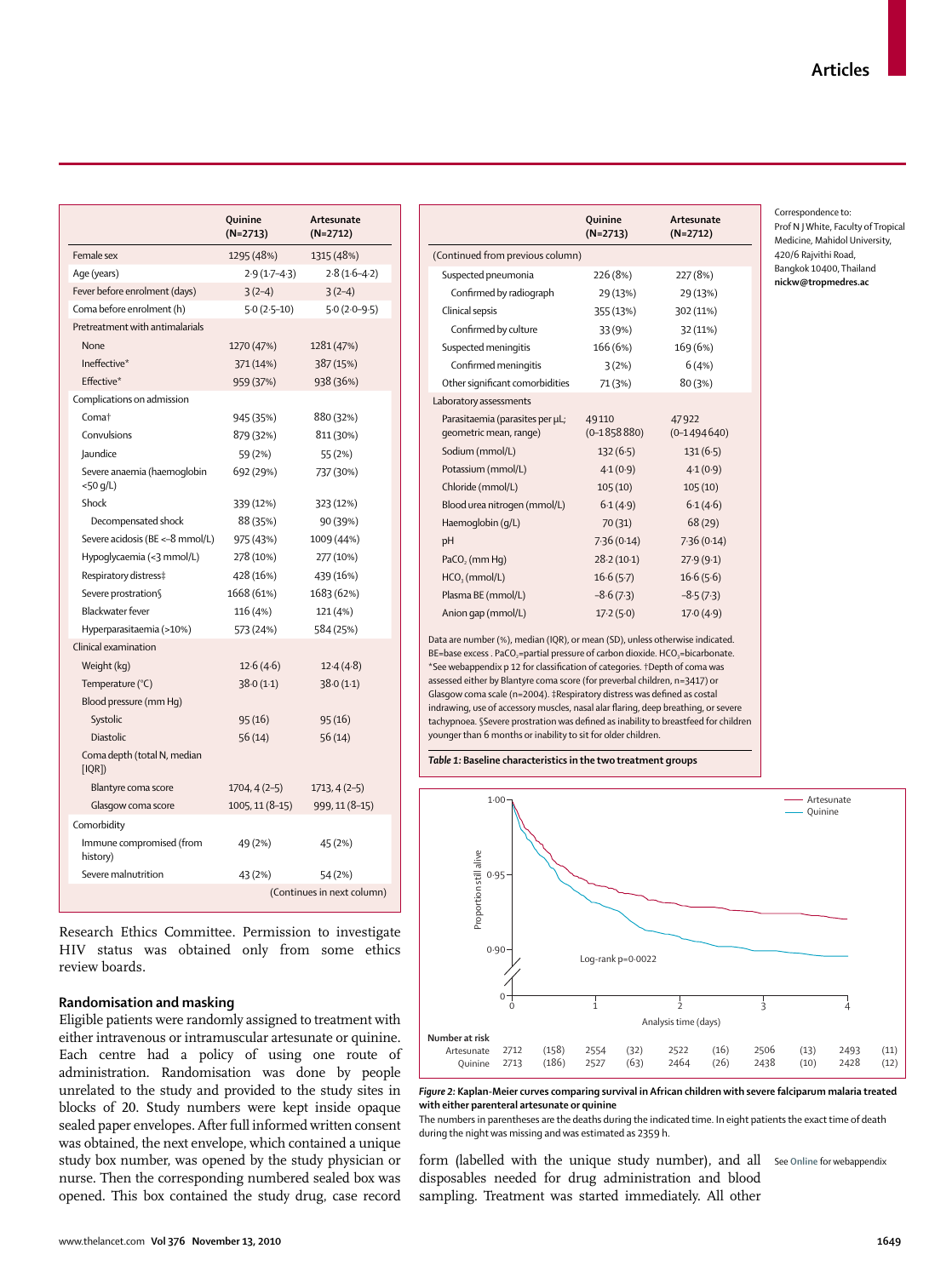|                                                                                                    | Artesunate                                   | Quinine                                         | OR (95% CI)                                                                              |  |  |
|----------------------------------------------------------------------------------------------------|----------------------------------------------|-------------------------------------------------|------------------------------------------------------------------------------------------|--|--|
|                                                                                                    | Events/total (%)                             | Events/total (%)                                |                                                                                          |  |  |
| Pretreatment antimalarial<br>None<br>Ineffective<br>Effective<br>Subtotal ( $l^2 = 8.9$ %, p=0.33) | 86/1281 (7%)<br>38/387 (10%)<br>94/938 (10%) | 125/1270 (10%)<br>38/371 (10%)<br>124/959 (13%) | $0.66(0.49 - 0.88)$<br>$1.01(0.62 - 1.64)$<br>$0.74(0.55 - 0.98)$<br>$0.74(0.61 - 0.89)$ |  |  |
| Site mortality*<br>Low<br>High<br>Subtotal (I <sup>2</sup> =0.0%, p=0.52)                          | 65/1183 (5%)<br>165/1529 (11%)               | 77/1174 (7%)<br>220/1539 (14%)                  | $0.83(0.59 - 1.16)$<br>$0.72(0.58 - 0.90)$<br>$0.75(0.63 - 0.90)$                        |  |  |
| Route of treatment†<br>Intramuscular<br>Intravenous<br>Subtotal ( $l^2$ =0.0%, p=0.99)             | 91/933 (10%)<br>139/1779 (8%)                | 126/989 (13%)<br>171/1724 (10%)                 | $0.75(0.56 - 1.00)$<br>$0.75(0.59 - 0.95)$<br>$0.75(0.62 - 0.90)$                        |  |  |
| Coma (GCS <11 or BCS <3)<br>No<br>Yes<br>Subtotal ( $l^2$ =0.0%, p=0.37)                           | 70/1832 (4%)<br>160/880 (18%)                | 96/1764 (5%)<br>199/945 (21%)                   | $0.70(0.51 - 0.96)$<br>$0.84(0.66 - 1.06)$<br>$0.78(0.65 - 0.95)$                        |  |  |
| Anaemia (<50 q/L)<br>No<br>Yes<br>Subtotal ( $I^2=0.0\%$ , p=0.52)                                 | 136/1696 (8%)<br>77/737 (10%)                | 163/1734 (9%)<br>93/692 (13%)                   | $0.85(0.67 - 1.08)$<br>$0.74(0.53 - 1.03)$<br>$0.81(0.66 - 0.98)$                        |  |  |
| Shock‡<br>No<br>Yes<br>Subtotal ( $l^2$ =19·4%, p=0·38)                                            | 173/2389 (7%)<br>57/323 (18%)                | 231/2374 (10%)<br>66/339 (19%)                  | $0.72(0.59 - 0.89)$<br>$0.89(0.59 - 1.34)$<br>$0.75(0.63 - 0.91)$                        |  |  |
| Acidosis (BE ≤8 mmol/L)<br><b>No</b><br>Yes<br>Subtotal ( $l^2$ =23·0%, p=0·25)                    | 49/1275 (4%)<br>149/1009 (15%)               | 52/1314 (4%)<br>189/975 (19%)                   | $0.96(0.64 - 1.44)$<br>$0.73(0.58 - 0.93)$<br>$0.79(0.64 - 0.97)$                        |  |  |
| Respiratory distress‡<br>No<br>Yes<br>Subtotal ( $l^2$ =19.9%, p=0.26)                             | 169/2273 (7%)<br>61/439(14%)                 | 213/2285 (9%)<br>84/428 (20%)                   | $0.78(0.63 - 0.97)$<br>$0.61(0.42 - 0.89)$<br>$0.74(0.61 - 0.89)$                        |  |  |
| Hyperparasitaemia (>10%)<br>No<br>Yes<br>Subtotal ( $l^2$ =0.0%, p=0.32)                           | 140/1766 (8%)<br>56/584 (10%)                | 167/1779 (9%)<br>77/573 (13%)                   | $0.84(0.66 - 1.06)$<br>$0.67(0.47 - 0.97)$<br>$0.78(0.64 - 0.96)$                        |  |  |
|                                                                                                    |                                              |                                                 | 0.4<br>0.5<br>0.75<br>1.25<br>$\mathbf{1}$<br>Favours artesunate<br>Favours quinine      |  |  |

#### Figure 3: Treatment effect in protocol-specified subgroups

The forest plot shows odds ratios and 95% CIs. The size of the squares is proportional to the size, and therefore weight, of the subgroup. The diamonds show the combined differences. The efficacy of antimalarial pretreatment was classified before study unblinding (webappendix p 12). Hyperparasitaemia means greater than 10% of red cells parasitised. OR=odds ratio. GCS=Glasgow coma scale. BCS=Blantyre coma scale. BE=base excess. \*Site mortality classifi ed as low if the site mortality rate was lower than the overall study mortality rate, and high if the site mortality rate was higher than the overall study mortality rate. +Classified according to centre policy (ten sites); classified according to individual data (one site). ‡Decompensated or compensated shock. *I*<sup>2</sup> denotes the percentage of total variation across subgroups resulting from heterogeneity rather than chance, with the p value of significance.

aspects of supportive treatment, based on WHO guidelines, were unaffected by the trial.<sup>1,2,9</sup>

Although the trial was open label at each site, none of the investigators or trialists, apart from for the trial statistician (TEP), had access to the summaries of treatment allocations. When notes or case record forms were reviewed, all study drug details were removed to preserve masking. All case reviews and laboratory

assessments were done blinded to treatment allocation, which was not revealed until the database was locked at the end of the trial.

## **Procedures**

Artesunate (Guilin Pharmaceutical Factory, Guangxi, China) was given in a dose of 2·4 mg/kg on admission, at 12 h, at 24 h, and thereafter once daily until oral medication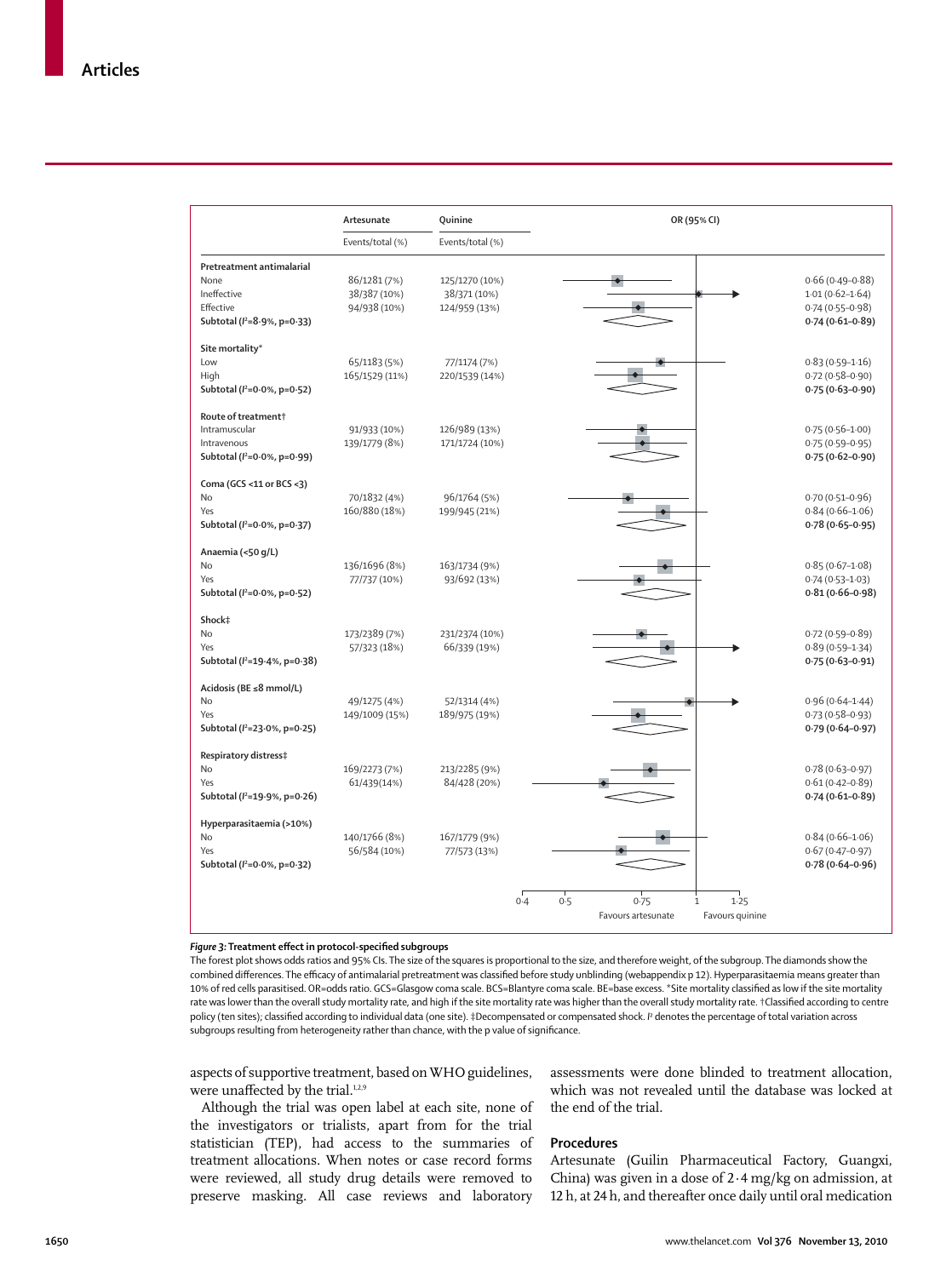could be taken reliably. The contents of each 60 mg vial were dissolved initially in 1 mL 5% sodium bicarbonate (provided with the drug) and then diluted with 5% dextrose before injection either as a bolus into an indwelling intravenous cannula, or administration by deep intramuscular injection to the anterior thigh. Quinine dihydrochloride (Indus Pharma, Karachi, Pakistan) was given in a 20 mg salt per kg loading dose infused over 4 h (in 5–10 mL/kg of 5% dextrose), followed by a 10 mg salt per kg infusion over 2–8 h three times daily until starting oral therapy. For intramuscular treatment the doses were the same as for intravenous treatment; quinine was diluted in normal saline to a concentration of 60 mg/mL, and injected into the anterior thigh. The loading dose was given as a split dose into each thigh.

When the patient was able to take tablets, but after a minimum of 24 h of parenteral treatment, oral artemetherlumefantrine (Coartem, Novartis, Basel, Switzerland) in a full standard dose  $(1.5/9 \text{ mg/kg})$  twice daily for 3 days with milk or fat) was given to complete the treatment.

A 1 mL blood sample was taken for immediate haematocrit and biochemical analyses with the EC8+ card for a handheld blood analyser (i-STAT, Abbott Laboratories, Abbott Park, IL, USA). This device produced an immediate printed paper report with time of day, which was kept with the case record form. Haemoglobin was reported with the i-STAT result or, when not available, calculated from the measured haematocrit  $(n=146).10$ Thick and thin blood smears were prepared for later malaria parasite counting at the Bangkok reference laboratory. In 109 cases no count was available from the reference laboratory, so the parasitaemia reported by the study site was used. Children were discharged from hospital at the discretion of the physician, and a discharge assessment was completed. Children who had not made a full neurological recovery by discharge were followed up at regular intervals for 12 months or until full recovery. Full neurological assessments were completed at every visit. Training in neurological assessment was provided to all sites by a specialist paediatric neurologist (MO) to ensure uniformity.

Trial sites were monitored regularly by Family Health International, Nairobi, Kenya. Investigators provided reports every 2 weeks to the coordinating centre in Bangkok and met every year to review study progress. Drug content and quality were checked in ampoules taken randomly from the purchase lots (webappendix p 7). The data and safety monitoring committee made three interim analyses during the trial. Adequacy of randomisation was assessed by checking by centre that randomisation was balanced according to baseline variables, and by allocation time to assess whether the expected random variations were observed.

## **Study outcomes**

The analysis was undertaken according to a prespecified analytical plan. The primary outcome measure was in-

|                                                              | Quinine (n/N, %) | Artesunate (n/N, %) | OR (95% CI)         | p value |
|--------------------------------------------------------------|------------------|---------------------|---------------------|---------|
| Mortality, ITT analysis                                      | 297/2713 (10.9%) | 230/2712 (8.5%)     | $0.75(0.63 - 0.90)$ | 0.0022  |
| Mortality, per-protocol analysis                             | 260/2552 (10-2%) | 208/2563 (8.1%)     | $0.78(0.64 - 0.94)$ | 0.0099  |
| Death or sequelae at 28 days                                 | 316/2695 (11.7%) | 253/2689 (9.4%)     | $0.78(0.65 - 0.93)$ | 0.0056  |
| Malaria-attributable mortality*                              | 288/2704 (10.7%) | 223/2705 (8.2%)     | $0.75(0.63 - 0.91)$ | 0.0025  |
| Mortality in strictly defined<br>severe malariat             | 291/2338 (12.4%) | 226/2280 (9.9%)     | $0.77(0.64 - 0.93)$ | 0.0055  |
| Case fatality in HIV-positive<br>children‡                   | 19/61 (31%)      | 16/64 (25%)         | $0.74(0.33 - 1.62)$ | 0.45    |
| Development of comas                                         | 91/1768 (5.1%)   | 65/1832 (3.5%)      | $0.69(0.49 - 0.95)$ | 0.0231  |
| Deterioration of coma score                                  | 208/2713 (7.7%)  | 166/2712 (6.1%)     | $0.78(0.64 - 0.97)$ | 0.0245  |
| Convulsions developing or<br>persisting >6 h after admission | 273/2713 (10-1%) | 224/2712 (8.3%)     | $0.80(0.66 - 0.97)$ | 0.0199  |
| Hypoglycaemia                                                | 75/2713 (2.8%)   | 48/2712 (1.8%)      | $0.63(0.43 - 0.91)$ | 0.0134  |
| Severe anaemia (<50 q/L) after<br>admission                  | 98/1734 (5.7%)   | 78/1696 (4.6%)      | $0.81(0.59 - 1.11)$ | 0.18    |
| Blackwater fever                                             | 18/2597 (0.7%)   | 30/2591 (1.2%)      | $1.69(0.94 - 3.05)$ | 0.076   |

ITT=intention to treat. \*The likelihood that malaria contributed to or directly caused the death was assessed by an independent endpoint review committee blinded to the treatment allocation. †As defined in panel 1. ‡HIV status was assessed only in Beira, Muheza, and Kilifi (n=2095). §Development of coma, anaemia, and blackwater fever was assessed only in patients without these disorders on admission.

*Table 2:* **Mortality and complications according to treatment group**



*Figure 4:* **Neurological sequelae at discharge and after 28 days (range 3–8 weeks) in children with severe falciparum malaria** 

\*Some patients had severe impairment in more than one domain.

hospital mortality compared between treatments on an intention-to-treat basis. Secondary outcome measures were the incidence of severe neurological complications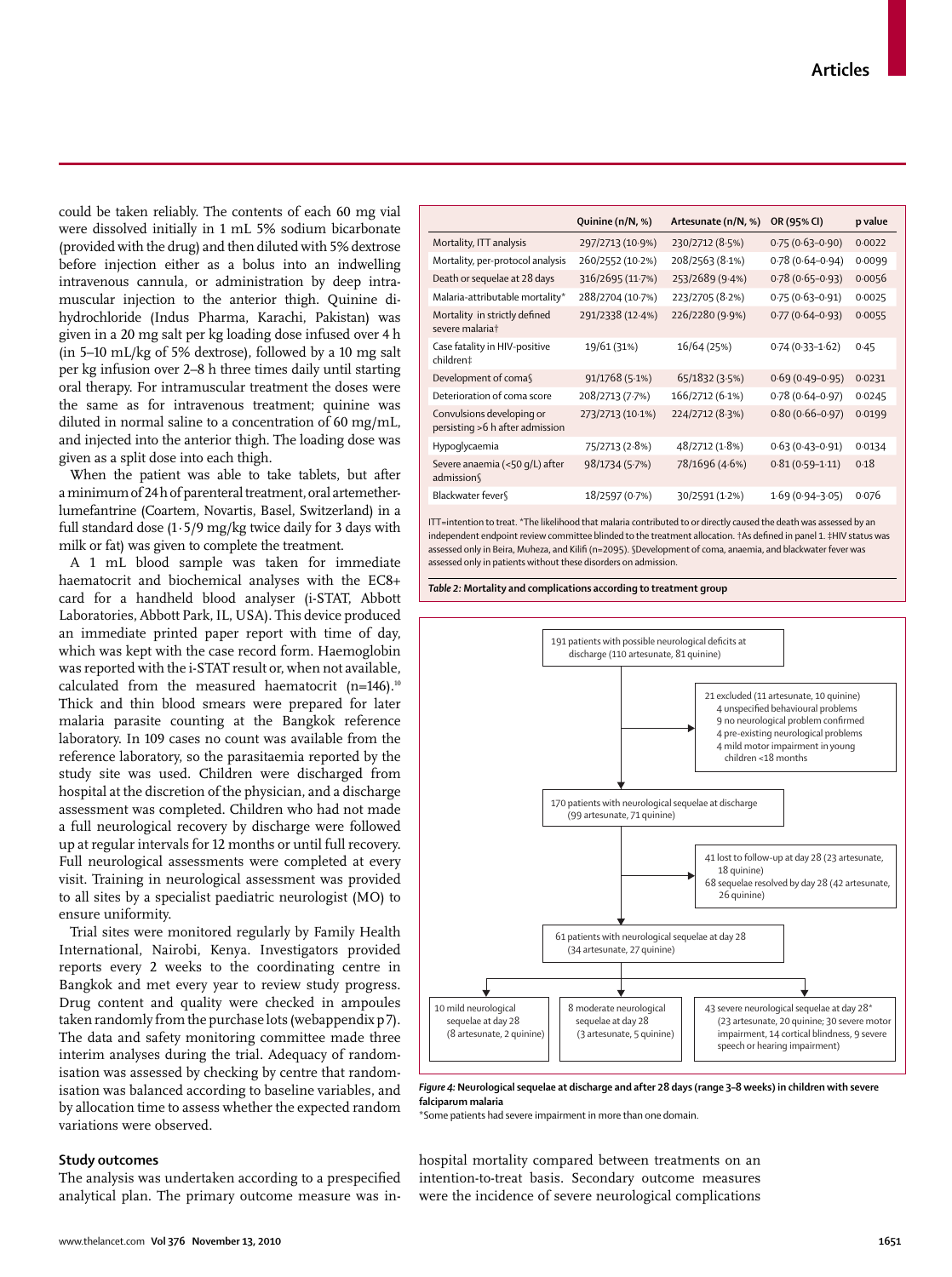|                             | Quinine<br>(median, IQR) | N    | Artesunate<br>(median, IQR) | N    | HR (95% CI)          | p value |
|-----------------------------|--------------------------|------|-----------------------------|------|----------------------|---------|
| Time to discharge (days)    | $3.0(2.0-5.0)$           | 2412 | $3.0(2.0-5.0)$              | 2478 | $1.04(0.99 - 1.10)$  | 0.059   |
| Time to eat (h)             | $12(2-24)$               | 2269 | $9(0-24)$                   | 2358 | $0.99(0.93 - 1.06)$  | 0.74    |
| Time to sit unsupported (h) | $22(6-44)$               | 2312 | $18(6-42)$                  | 2373 | $1.02(0.95 - 1.08)$  | 0.60    |
| Time to localise pain (h)*  | $12(6-24)$               | 726  | $12(6-24)$                  | 698  | $0.87(0.78 - 0.98)$  | 0.0093  |
| Time to speak (h)*          | $18(11-36)$              | 695  | $20(8-42)$                  |      | 664 0.88 (0.79-0.99) | 0.016   |

\*Time to localise pain and time to speak was assessed only for surviving patients with coma on admission (Blantyre coma scale <3 or Glasgow coma scale <11).

*Table 3:* **Recovery times in surviving patients according to treatment group**

(assessed at 28 days, range 3–8 weeks) and a combined outcome measure of death and severe persistent neurological sequelae. Initially, neurological outcomes were assessed only at discharge from hospital, but this procedure led to substantial overestimation of neurological deficit, especially in young children. The protocol was therefore changed in April, 2007, (after 11% of patients had been enrolled) so that children who had not yet fully recovered at discharge were assessed 28 days after enrolment, and active follow-up was instituted. Outcome measures were also assessed per protocol, excluding patients not fulfilling the entry criteria, those with a negative or missing admission blood slide for *P falciparum*, those dying before receiving the study drug, and those missing a study drug dose on the first day of treatment. Subgroup analyses included stratification into two predefined groups: those who fulfilled the criteria for severe malaria<sup>1,2,11</sup> and those who did not. In sites at which testing was approved, the HIV status of participants was assessed after obtaining a separate informed consent, and the outcomes in HIV-1 infected patients with malaria were compared according to treatment allocation.

Two committees were formed to provide independent expert assessment and classification of outcomes before study unblinding. A neurological outcome committee, comprising two experienced paediatricians (both with neurological expertise and experience of working in Africa) and one clinical malariologist, graded neurological sequelae. These sequelae were assessed in four domains: motor function, visual function, hearing, and speech, and also whether the child had developed epilepsy. Sequelae persisting at follow-up were graded as mild, moderate, or severe in each domain according to the extent of functional impairment (webappendix p 5). The overall grade was combined. If there were sequelae in more than one functional domain the grade was increased. The relation of sequelae to severe malaria was assessed taking into account any pre-existing comorbidity. A separate endpoint review committee, comprising one paediatrician with malaria experience and one clinical malariologist, identified cases in which a pathological change other than malaria or its acute complications was likely to be the main cause of death.

#### **Statistical analysis**

Inclusion of more than 5306 children with severe malaria was needed to show, with 80% power and 95% confidence, a 25% reduction in mortality from 8% to 6%. This calculation was based on an estimated severe malaria mortality of 16% with about half the enrolled patients anticipated to fulfil the criteria for severe malaria. Patient data and outcomes were provided to an independent data and safety monitoring committee, who reviewed the trial yearly.

For binary outcomes, the odds ratios (ORs) between treatment groups, stratified by study site, were estimated by the Mantel-Haenszel method. Heterogeneity between sites was examined with the Breslow-Day test. In Rwanda, the two small sites run by the same investigators were pooled. Time to event outcomes were compared with the log-rank test, and hazard ratios (HRs) were estimated by a Cox proportional hazard model, stratified by site. Statistical analyses were done with Stata (version 11.1).

This trial is registered, number ISRCTN50258054.

## **Role of the funding source**

The sponsor of the study had no role in study design, data collection, data analysis, data interpretation, or writing of the report. The corresponding author had full access to all the data in the study and had final responsibility for the decision to submit for publication.

#### **Results**

Figure 1 shows the trial profile. We recorded no major differences in baseline characteristics between the two treatment groups (table 1). 5425 patients were recruited (figure 1), of whom 527 (9.7%) died. 230 of 2712 (8.5%) patients given artesunate died versus 297 of 2713 (10·9%) given quinine (relative risk 0·78, 95% CI 0·66–0·91; OR  $0.75, 0.63 - 0.90$ , in favour of artesunate;  $p=0.0022$ ). This represents a relative reduction in mortality of 22·5% (95% CI 8·1–36·9%) and corresponds to an overall number needed to treat to prevent one death of 41 (95% CI 25–112). We recorded no heterogeneity between study sites ( $p=0.99$ ). Eight patients (five artesunate, three quinine) were taken from hospital against advice and could not be followed up further. They were censored in the survival analysis at the time of discharge. The survival analysis (figure 2) for overall mortality during admission by antimalarial treatment gives the same result as the Mantel-Haenszel analysis (HR stratified by study site 0·76, 95% CI 0·64–0·91; p=0·0022). Mantel-Haenszel analysis of the predefined subgroups showed no evidence of any differences in odds ratios between subgroups (figure 3), and these results were confirmed by  $Cox$ regression (data not shown).

The per-protocol analysis excluded patients who died rapidly before receiving antimalarial treatment (six artesunate, 22 quinine;  $p=0.0023$ ), patients with incomplete initial antimalarial treatment with the study drug, and those with negative or missing blood slides for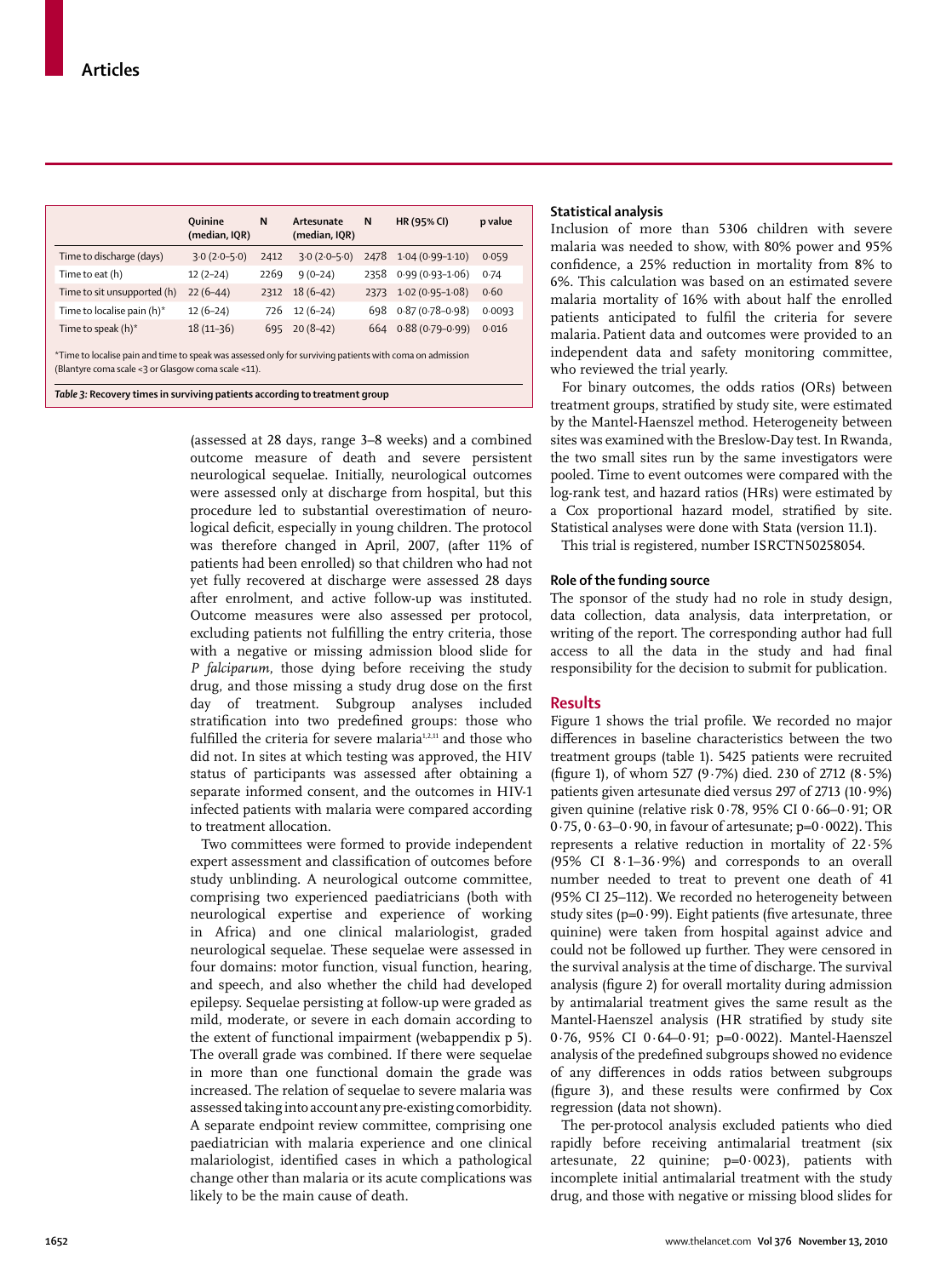

*Figure 5***: Meta-analysis of all randomised controlled trials that have compared mortality of severe malaria in patients treated with parenteral artesunate versus parenteral quinine12–16**

The solid vertical line represents equality of the two groups; the dashed line is the overall treatment difference. The horizontal lines and the width of the diamonds show the CIs for the odds ratios. The size of the squares is proportional to the size, and therefore weight, of the trial. OR=odds ratio. \*99% CIs for totals.

*P falciparum* (figure 1), but these omissions did not substantially affect the result (table 2). The endpoint review committee identified 16 children (seven artesunate, nine quinine) in whom death was unlikely to be related to severe malaria. Omission of these cases from the analysis also had no effect on the magnitude of the survival benefit with artesunate (table 2 and webappendix p 3). In 4618 children fulfilling strict criteria for severe malaria (panel 1), mortality was 9·9% (226/2280) with artesunate and 12·4% (291/2338) with quinine (OR 0·77, 95% CI 0·64–0·93; p=0·0055). Eight fatal cases (five quinine, three artesunate) did not have an accurate time of death recorded. In the remainder, 345 of 519 deaths occurred within the first 24 h after admission, of which 158 of 2709 (5·8%) were assigned to artesunate treatment and 187 of 2708  $(6.9\%)$  to quinine treatment (OR 0·84, 95% CI 0·67–1·04, p=0·109). Of the 174 of 519 deaths that occurred more than 24 h after admission, 69 of 2551 (2 $\cdot$ 7%) patients were treated with artesunate and 105 of 2521 (4·2%) with quinine (OR 0.63, 0.47-0.87, p=0.004). HIV serology was assessed routinely in Beira, Muheza, and Kilifi. Of 2095 patients tested, 125 (6%) were positive (64 artesunate, 61 quinine). Mortality in these patients was high (table 2).

497 children (224 artesunate, 273 quinine) had convulsions that either developed after admission, irrespective of duration, or were present on admission and persisted for more than 6 h, and 156 patients (65 artesunate, 91 quinine) developed coma or had a deterioration of their coma score after starting antimalarial treatment (table 2). The development of coma, deterioration in coma score, and convulsions all occurred more frequently in patients who received quinine than in those who received artesunate (table 2). In the 4898 survivors, 170 (99 artesunate, 71 quinine) had not yet made full neurological recoveries at discharge (figure 4). Of these patients, 129 (76 artesunate, 53 quinine) were followed up between 3 and 8 weeks after enrolment. At this first follow-up assessment 68 (53%) had recovered fully, 18 (14%; 11 artesunate, seven quinine) were mildly or moderately impaired, and 43 (33%; 20 quinine, 23 artesunate) had severe neurological deficits. The overall incidence of any persistent neurological sequelae in assessed survivors at 28 days after cerebral malaria was 3·2% (24/706 artesunate, 23/737 quinine) and of severe neurological sequelae was 2·3% (17/706 artesunate, 17/737 quinine). We recorded no difference between the treatment groups. Of the 14 patients with any neurological sequelae who did not have cerebral malaria initially (ten artesunate, four quinine), seven had multiple convulsions (three quinine, four artesunate) and all had severe prostration on admission.

We detected no severe adverse effects that could be attributed directly to drug toxicity. Although one patient treated with artesunate developed a mild urticarial rash, no severe type 1 hypersensitivity reactions were recorded. Another patient treated with artesunate developed peripheral gangrene of toes and fingers, which was attributed to the disease and not the drug. One patient given quinine developed severe stridor after administration of ampicillin, and died. This death was attributed to ampicillin rather than quinine. Hypoglycaemia after starting antimalarial treatment was significantly less frequent in patients who received artesunate than in those who received quinine (table 2). Blackwater fever was rare in both groups (table 2).

Blood transfusions were given to 1487/2712 (55%) patients assigned to artesunate and 1495/2713 (55%) assigned to quinine. A fluid bolus at the start of treatment was given to 589/2712 (22%) patients assigned to artesunate and 596/2713 (22%) assigned to quinine. 3259 (60%) children received antibiotics (1606 artesunate, 1653 quinine; p=0·20).

In cerebral malaria survivors, the time from randomisation until the child was able to localise a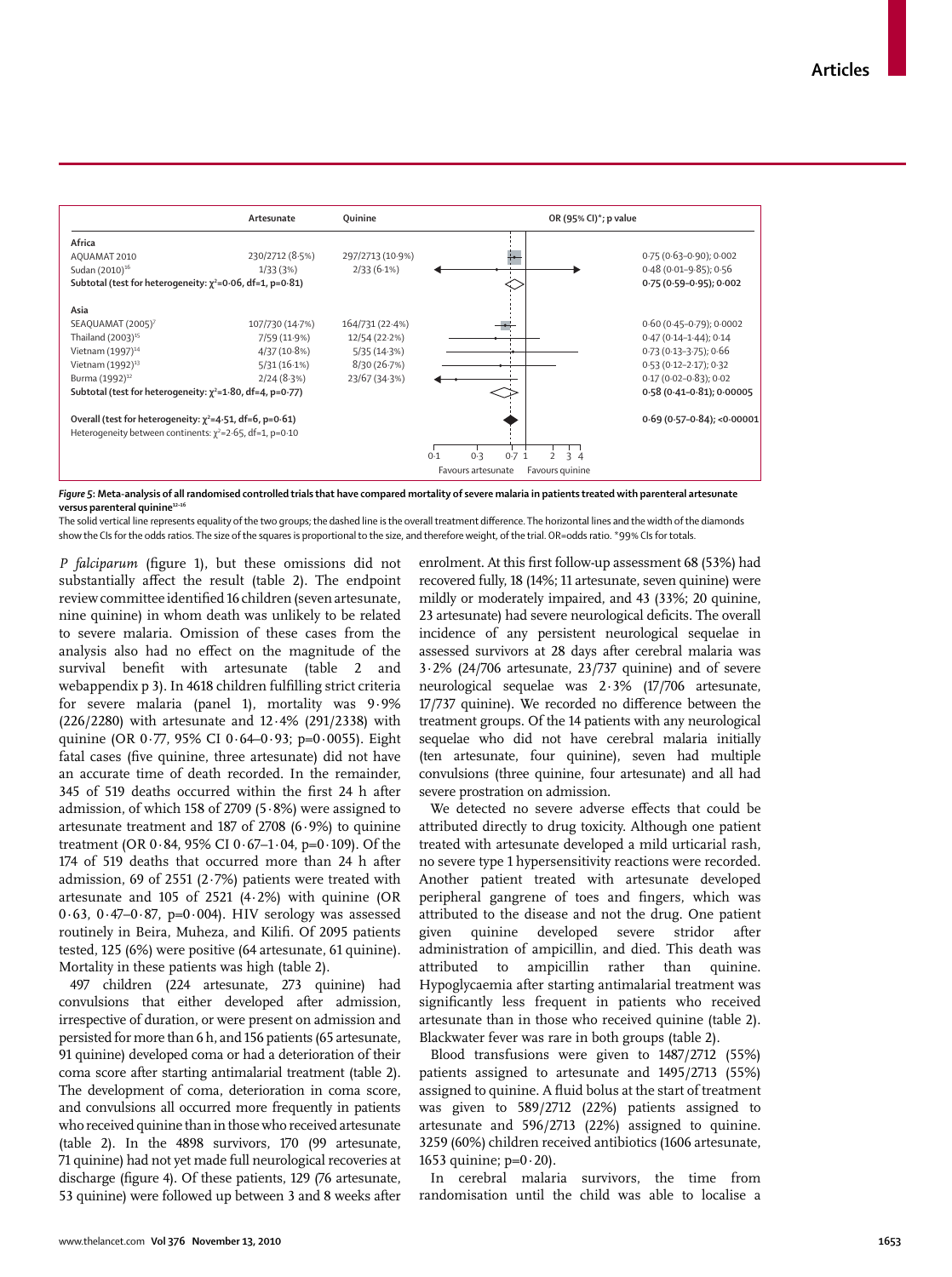## *Panel 2:* **Research in context**

#### **Systematic review**

We searched Medline (from January, 1966, to September, 2010) and Embase (from January, 1980, to September, 2010) for randomised controlled trials. Search terms used were: "malaria", "cerebral malaria", "severe malaria", "complicated malaria", "malaria falciparum", "quinine", and "cinchona alkaloids" (MeSH/EMTREE terms); and "artemisinin" and "artesunate". We searched for randomised controlled trials that compared parenteral artesunate with quinine for treatment of severe malaria. We identified six randomised controlled trials.<sup>7,12-16</sup> which we have included in the metaanalysis presented in figure 5.

### **Interpretation**

Together these trials provide substantial evidence of the lifesaving benefit of artesunate compared with quinine in the treatment of severe falciparum malaria in all age groups worldwide.

painful stimulus or was able to speak was slightly longer overall in patients treated with artesunate than in those given quinine when compared by survival analysis (table 3). The times to eat or to sit unsupported did not differ between treatment groups (table 3).

The content of artesunate in all ampoules tested was within the pharmaceutical content limits of 10% of the stated active ingredient. All tested vials of quinine contained between 105% and 112% of the stated content (webappendix p 7).

In a meta-analysis of all severe malaria trials that have compared survival after parenteral artesunate with that after parenteral quinine, the overall OR was 0·69  $(0.57-0.84; p<0.00001)$  in favour of artesunate (figure 5). We noted no significant heterogeneity between the results generated in Africa and Asia (figure 5).

#### **Discussion**

This large multicentre trial shows that artesunate substantially reduces the overall mortality of African children diagnosed with severe malaria. We recorded little heterogeneity between treatment centres in the benefit associated with artesunate, suggesting that the findings are robust. Before this trial, concerns had been raised that artesunate might not be better than quinine in African children, whereas it clearly was in Asian patients. The concerns arose because of perceived differences in pathology and the prevalence of more quinine-susceptible malaria parasites, and because in the earlier SEAQUAMAT trial undertaken in Asia,7 the survival curves did not separate clearly until 48 h after starting treatment, whereas most deaths in African children occurred before this time. Fortunately these concerns were not substantiated. More than 7000 severely ill patients have now been included in randomised comparisons of parenteral artesunate and quinine (figure 5). Compared with parenteral quinine, artesunate reduced the mortality of severe malaria in African children by 22·5%, and in Asian patients by 38·6%.7 These studies together comprise nearly 80% of all patients ever enrolled in randomised controlled trials of patients admitted with severe malaria, and they provide definitive evidence that artesunate is the most effective available treatment for severe malaria, and that it is safe (panel 2).

This multicentre trial was open label because the substantial differences in the parenteral formulations of the two drugs prevented adequate concealment. Although individual trial site investigators knew the individual treatment allocations, all the other clinical and laboratory investigators were masked to the parenteral treatments given. The similarity of results across the different trial sites suggests that significant bias was unlikely. The great strength of this trial is its unprecedented size, its consistency both internally and with previous studies, and therefore the confidence that health-care workers throughout the tropical world can have in its result.

Artesunate prevented death from severe malaria, but not at the expense of an increase in neurological sequelae. Indeed, the overall incidence of confirmed persistent severe sequelae after severe malaria was low.<sup>17</sup> Initially the assessment of neurological deficit was made at discharge from hospital, but many children, especially in the younger age group, had not made a full neurological recovery at discharge. Subsequently, assessments were made 4 weeks later, by which time about half the apparent deficits had resolved fully.

This life-saving benefit of artesunate compared with quinine in severe malaria has to derive from its greater intrinsic parasiticidal activity. The principal pharmacodynamic advantage of artesunate is that it has a much broader stage-specificity of action than does quinine.<sup>18</sup> The artemisinins kill circulating ring-stage parasites before they can mature,<sup>19,20</sup> which reduces sequestration of infected erythrocytes in the venules and capillaries of vital organs and thereby prevents potentially lethal microvascular obstruction.21–23 The large and consistent reduction in mortality associated with artesunate, and the consistent finding that mortality reduction is greatest in hyperparasitaemia,<sup>7</sup> lends support to the central quantitative role of parasitised erythrocyte sequestration in the pathology of malaria.

The benefits of parenteral artesunate compared with quinine were greater than the benefits of intramuscular artemether reported in previous trials.<sup>6,7</sup> In a double-blind trial24 comparing artesunate and artemether in 370 Vietnamese adults with severe falciparum malaria, 13 patients died in the artesunate group (7%) and 24 in the artemether group (13%). Taken together, these different study results suggest that the live-saving benefit compared with quinine provided by artesunate is roughly twice that provided by artemether. Artesunate and artemether have similar pharmacodynamic properties in vitro, so the most likely explanation for their different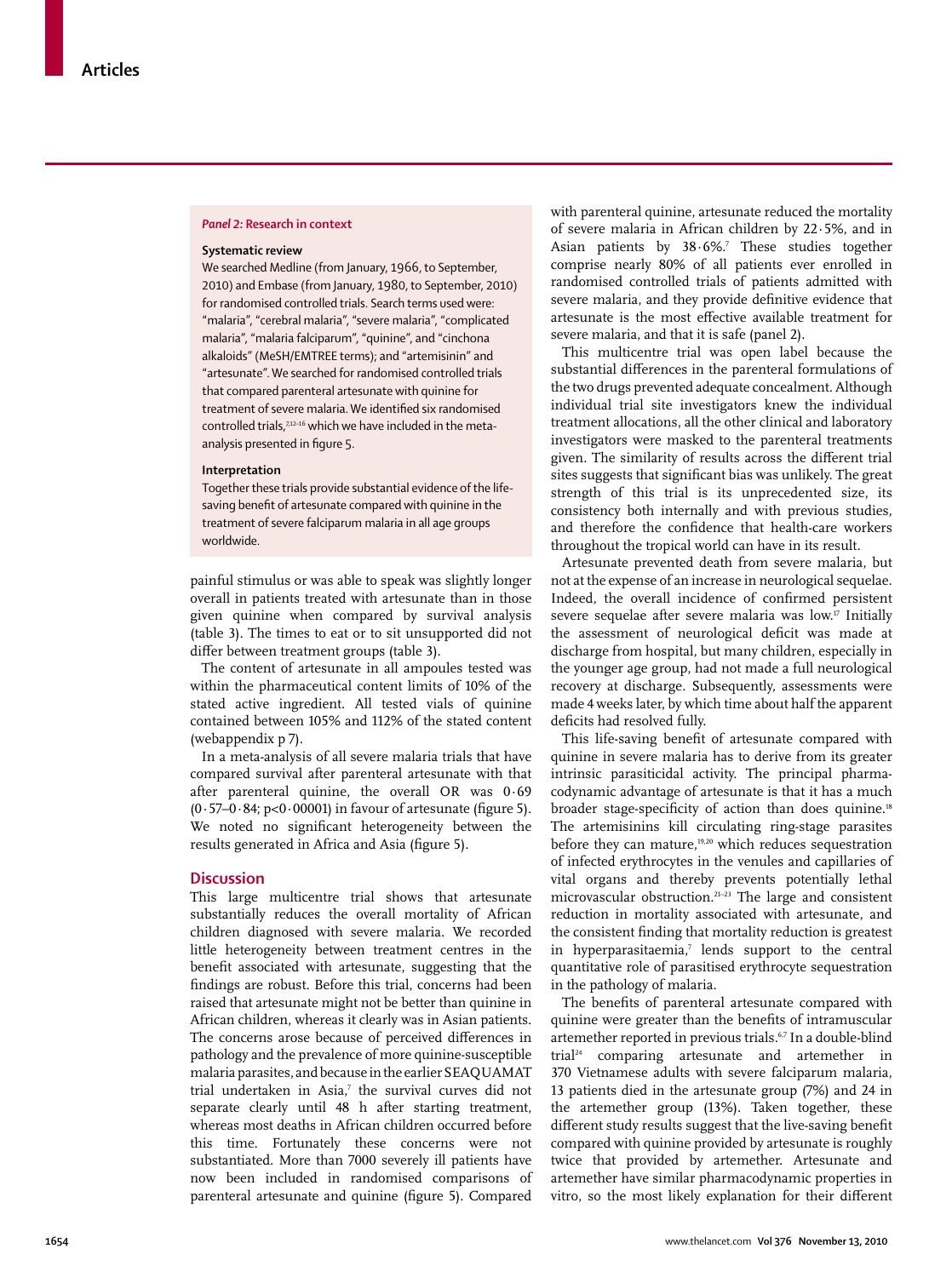efficacies in vivo is the substantial difference in their pharmacokinetic properties. Parenteral artemether is an oil-based formulation given only by intramuscular injection. Absorption is slow and erratic, whereas the water-soluble hemisuccinate artesunate is absorbed rapidly and reliably after intramuscular injection and can be given intravenously.<sup>25-30</sup> Thus the pharmacodynamic advantage of artemether over quinine might have been offset by its poor absorption kinetics. In summary, in the treatment of severe falciparum malaria, it seems that artesunate is better than artemether, which in turn is better than quinine.

The benefits of artesunate (and artemether) compared with quinine were greater in patients from southeast Asia than in African children,<sup>6,7</sup> although the studies were not large enough to show this difference reliably. There are several possible explanations for this finding. African children usually have some background immunity that assists the therapeutic response, and in particular accelerates circulating parasite clearance.<sup>31</sup> This effect hastens recovery and could reduce the therapeutic advantage of artesunate. The greater quinine susceptibility of *P falciparum* in Africa is often proposed as contributing to improved therapeutic responses, but the differences are not large, and are unlikely to have a major effect in vivo. Incorrect diagnosis is likely to be a major contributory factor; severe malaria is overdiagnosed in African children, and sepsis is underdiagnosed.<sup>32</sup> Febrile sick children with positive malaria blood smears are usually diagnosed initially as having severe malaria, but the specificity of a positive blood smear is poor in settings in which a high proportion of all children are parasitaemic. Septicaemia and pneumonia are especially difficult to differentiate clinically from severe malaria. Sepsis and severe malaria also commonly coexist in African children.32 Prompt and appropriate treatment of sepsis should further reduce the mortality of severely ill children with malaria parasitaemia.

Parenteral artesunate is simple to administer, is safe, and reduces mortality substantially compared with quinine. No serious adverse effects were identified in this large study or in previous large studies.<sup>7,24,33</sup> By contrast, intramuscular quinine is locally toxic<sup>4</sup> (because of its acidity), and intravenous quinine needs a carefully rate-controlled infusion and continuous or three times daily administration to avoid dangerous hypotension.<sup>9</sup> Importantly, quinine is associated with potentially serious hypoglycaemia.<sup>1,2,5</sup> In this trial, 22 children died before receiving quinine compared with only six who died before receiving artesunate. This finding is probably indicative of the difficulties in administering parenteral quinine promptly and safely. Any delay in treating severe infection will increase mortality.<sup>33</sup> The ease and safety of parenteral artesunate are important practical advantages. Artesunate is more expensive to buy, but quinine is more expensive to administer. A major factor restricting the deployment of artesunate has been unavailability of a

product satisfying international good manufacturing standards. The most widely used product, assessed in this study, does not yet have this certification, which has prevented deployment in some countries.34–39 This barrier must be overcome speedily so that parenteral artesunate can be deployed in malaria-endemic areas to save lives.

Artesunate should now become the treatment of choice for severe malaria for children and adults worldwide. Malaria causes an estimated 800 000 deaths every year in African children.40 Severe malaria is often the most common admission diagnosis in febrile children, so a change in treatment policy from quinine to artesunate has the potential to save thousands of children's lives every year. If 4 million African children with severe malaria every year were to receive prompt treatment with parenteral artesunate instead of quinine, and the benefits were similar to those recorded in this trial, then approximately 100 000 lives might be saved per year.

## **Contributors**

The coordinating committee designed the study. All investigators in the trial sites undertook the trial, with support from the team in Bangkok. All investigators and the coordinating committee reviewed and discussed the trial results. The writing committee did the data analysis and prepared the report.

#### **The AQUAMAT trial group**

*Writing committee:* Arjen M Dondorp, Caterina I Fanello, Ilse C E Hendriksen, Tim E Peto, Lorenz von Seidlein, Nicholas P J Day, Nicholas I White.

*Clinical trialists: Hospital Central da Beira, Beira, Mozambique* Ermelinda Gomes (principal investigator [PI]), Amir Seni, Kajal D Chhaganlal, Ilse C E Hendriksen, Alínia José Pedro, César D R Jarach, Olivier Wingi, Ester I Fernando, Mara Zambruni, Zacarias Raimundo, Carlos J de Oliveira, Arjen Dondorp, Francisco Songane, Avertino Barreto, Marcelino Lucas; *MRC laboratories and Royal Victoria Teaching Hospital, Banjul, The Gambia* Kalifa Bojang PI, Rasaq Olaosebikan, Nkechinyere Anunobi, Tumani Corrah, David Conway, Sarah Rowland-Jones, Francis Akor, Joseph Okebe, Muminatou Jallow, Osaretin Chimah, Abubakar Ismaela, Mamkumba Sanneh, Saidykhan Mamodou, Fatou Jammeh, Janet Fullah, Abdou Bah, Horija Saine; *Komfo Anokye Hospital, Kumasi, Ghana* Tsiri Agbenyega PI, Samuel Blay Nguah, Jennifer Evans, Daniel Ansong, Justice Sylverken, Alex O Akoto, Larko D Owusu, David Sambian, Michael Ntim; *Kilifi District General Hospital, Kilifi , Kenya* Kathryn Maitland PI (and Wellcome Trust Centre for Clinical Tropical Medicine, Faculty of Medicine, Imperial College, London, UK), Esther Kivaya, Mohammed Abubakar, Ayub Mpoya, Charles Newton (and Neurosciences Unit, The Wolfson Centre, Institute of Child Health, University College of London, UK), Samson Gwer, Samuel Akech, Michael Kazungu, Michael Kihara, Molline Timbwa, Mwanamvua Boga; *Magunga District Hospital, NIMR-Korogwe Research Laboratory, Tanga, Tanzania* Samwel Gesase PI, Catherine Kahabuka, Martha Lemnge, Lorenz von Seidlein, Aileen Barongo, Anangisye Malabeja, Omary Abdul, Zacharia Savael, Gustav Tilaus, Laura Chuwa, Stella Kabela; *Teule Designated District Hospital, Muheza, Tanzania* Behzad Nadjm, Jacqueline Deen, Hugh Reyburn, Christopher Whitty, Ilse C E Hendriksen, Amani Shao, Selemani Mtunguja, Marwa Mwikwabe, Walli Msuya, Christina Kiemi, Edward Mtili, Lorenz von Seidlein, Emmanuel Swai, Ben Amos, Rajabu Malahiyo, Regina Malugu, Michael Mnongea, Stella Emmanuel, Nzitu J Msengi, Faraja M Mtimbo, Juma Kimera; *NIMR-Amani Centre, Tanga, Tanzania* George Mtove; *Rwamagana Hospital and Nyanza Hospital, Rwanda and Malaria Control Program MoH Kigali* Corine Karema PI, Noella Umulisa, Aline Uwimana, Josephine Ngalula Mulumba, Aimee Uwase, Devotha Rugandura, Claude Kawite, Deogratias Ruhangaza, Jean Claude Ndagijimana, Josephine Mukeshiyaremye, Antoinette Kayitesi,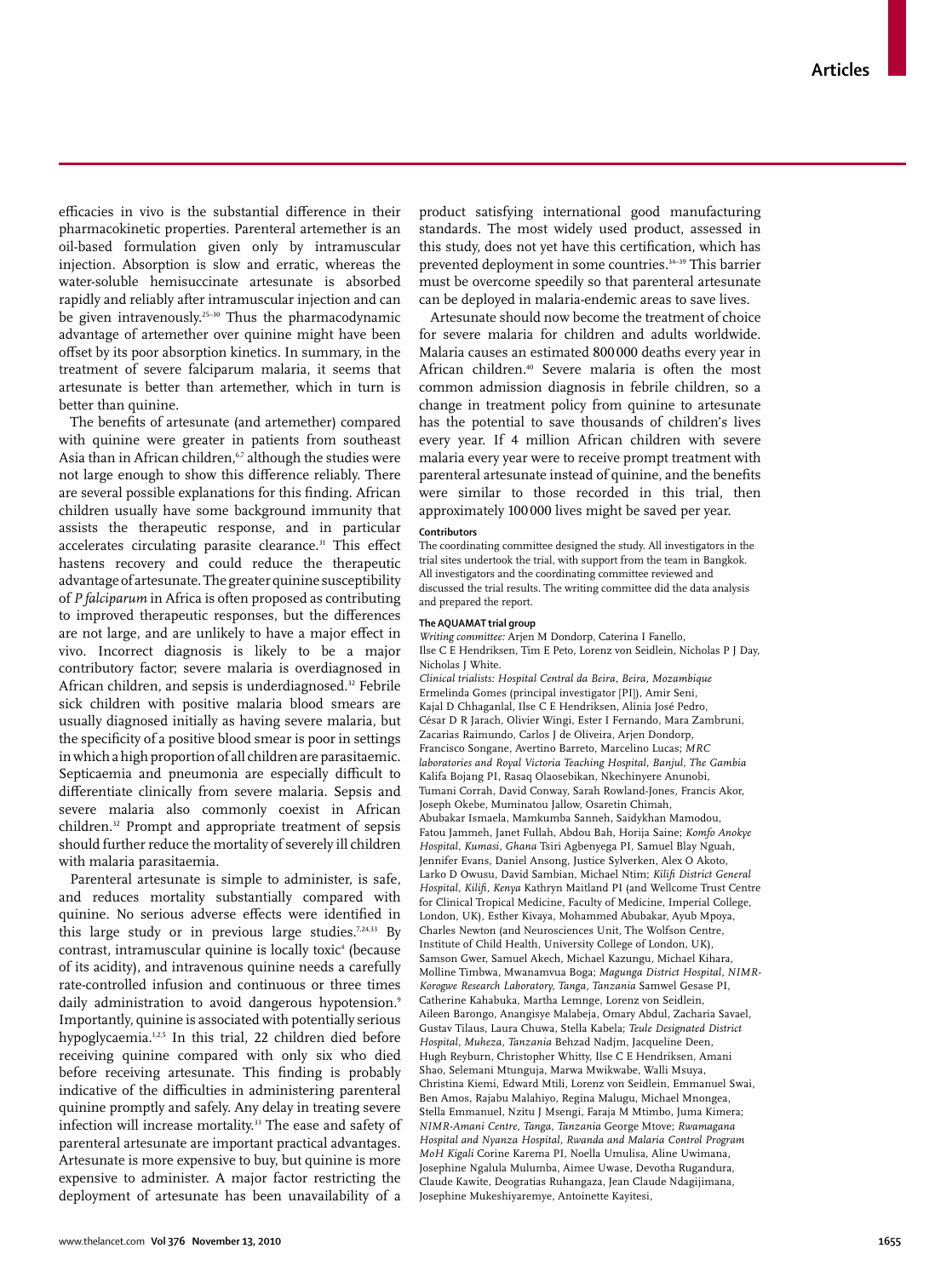Violette Mukamugenzi, Ntwali Ndizeye, Tharcisse Munyaneza; *University of Ilorin Teaching Hospital, Ilorin, Nigeria* Olugbenga A Mokuolu PI, Olanrewaju T Adedoyin, Wahab B R Johnson, Ayodele Ojuawo, Samuel K Ernest, Omotayo O Adesiyun, Aishatu A Abdulkarim, Abdulrasheed O Adegboye, Ashau O Timi-Oladipo, Bukola R Kelani, Oyekunle Ogunkanbi, Abdulrahreem Yusuf, Oluyemisi Adegboye, Olabode T Oyewale, Olusegun Oladele, Alice Jacob, Oluseun Faniyi; *Epicentre Research Base Mbarara and Mbarara University Teaching Hospital, Mbarara, Uganda* Juliet Mwanga-Amumpaire PI, Margaret Nansumba, Patrice Piola, Pierre Debeaudrap, Yap Boum II, Mehul Dhorda, Eleanor Turyakira, Elias Kumbakumba, Eunice Nyesigire, Peters Kalubi, Santorino Data, Naome Natukunda, Antoney Ssegane, Nyehangane Dan, Benon Tumwebaze, Benson Twinomujuni, James Kinyatta, Suzan Esther Asaasira, Jacqueline Tumuhairwe, Sanyu Scovia, Primativa Kyohairwe, Shiela Mbabazi, Harriet Adrama, Thaddeus Turuho, Sulaiman Muwanga, John Bosco Ariyo, Peace Magezi, Agatha Twebaze; *Kinshasa School of Public Health, Kingasani Research Centre, Kinshasa, Democratic Republic of the Congo* Antoinette K Tshefu PI, Marie A Onyamboko, Jacques K Zandibeni, Elyse K Katokale, Charlie N Kabedi, Adolphine B Nkuadiolandu, Raoul N Mpoyi, Marcelline M Sakina, Crispin K Fela, Jacqueline A Omari, Odile K Muniaka, Betty D Omba, Antoinette I Boyanga, Elisee K Biyela, Benjamin B Badjanga, Yvonne B Kambashi. *Clinical, laboratory, statistical and logistic support: Mahidol Oxford Tropical Medicine Research Unit (MORU), Faculty of Tropical Medicine, Mahidol University, Bangkok, Thailand* Arjen M Dondorp, Tharisara Sakulthaew, Caterina I Fanello, Wirichada Pan Ngum, Kasia Stepniewska, Kamolrat Silamut, Ilse C E Hendriksen, Nuttapol Panachuenwongsakul, Montri Rijaibun, Niklas Lindegardh, Warunee Hanpithakpong, Forradee Nuchsongsin, Benjamas Intarabut, Ketsanee Srinamon, Somporn Saiwaew, Kesinee Chotivanich, Nicholas J White, Nicholas P J Day.

*Coordinating committee:* Caterina I Fanello (study coordinator), Arjen M Dondorp, Ilse C E Hendriksen, Nicholas P J Day, Lorenz von Seidlein, Nicholas J White (chair). *Trial steering committee:* Kalifa Bojang, Kathryn Maitland, Arjen M Dondorp, Nicholas P J Day, Nicholas J White, Brian Greenwood (chair).

*Neurological outcome review committee:* Martina Oneko, Bridget Wills, Nicholas White.

*Endpoint review committee:* Charles J Woodrow, Delia Bethell. *Trial statistician:* Tim E Peto.

*Data and Safety Monitoring Committee:* David Lalloo (chair), Sarah Walker, Kojo Koram, Malcolm Molyneux, Grace Malenga.

#### **Confl icts of interest**

NJW is co-chairman and OAM is a member of the WHO antimalarial treatment guidelines committee. JD was Temporary Adviser for WHO Model List of Essential Medicines for Children in 2007–08. All other authors declare that they have no conflicts of interest.

#### **Acknowledgments**

TEP is funded by the National Institute for Health Research Oxford Biomedical Research Centre. This trial was supported by grants 076908 and 082541 from the Wellcome Trust, and was coordinated as part of the Wellcome Trust Mahidol University Oxford Tropical Medicine Research Programme funded by the Wellcome Trust of Great Britain. We thank all the patients and their families, the directors and staff of the trial hospitals and the Bangkok coordinating centre, and the many doctors, research nurses, and research assistants for their help and support; the ministries of health and institutional authorities for their support; Loice Magaria and Ghiorghis Belai for their assistance and support; Novartis for providing artemetherlumefantrine for several of the study sites; Marja Schilstra for help with database construction; Epicentre (Philippe Guerin and Elizabeth Ashley) for assistance in setting up the study in Uganda; and Richard Peto for advice.

#### **References**

1 WHO. Severe and complicated malaria. *Trans R Soc Trop Med Hyg* 1990; **84** (suppl 2)**:** 1–65.

- 2 WHO. Severe and complicated malaria. *Trans R Soc Trop Med Hyg* 2000; **94** (suppl 1)**:** 1–90.
- 3 White NJ. The treatment of malaria. *N Engl J Med* 1996; **335:** 800–06. Yen LM, Dao LM, Day NP, et al. Role of quinine in the high mortality
- of intramuscular injection tetanus. *Lancet* 1994; **344:** 786–77. 5 White NJ, Warrell DA, Chanthavanich P, et al. Severe hypoglycemia
- and hyperinsulinemia in falciparum malaria. *N Engl J Med* 1983; **309:** 61–66.
- 6 Artemether-Quinine Meta-analysis Study Group. A meta-analysis using individual patient data of trials comparing artemether with quinine in the treatment of severe falciparum malaria. *Trans R Soc Trop Med Hyg* 2001; **95:** 637–50.
- Dondorp A, Nosten F, Stepniewska K, Day N, White NJ, for the South East Asian Quinine Artesunate Malaria Trial (SEAQUAMAT) group. Artesunate versus quinine for treatment of severe falciparum malaria: a randomised trial. *Lancet* 2005; **366:** 717–25.
- Lubell Y, Yeung S, Dondorp AM, et al. Cost-effectiveness of artesunate for the treatment of severe malaria. *Trop Med Int Health* 2009; **14:** 332–37.
- 9 WHO. The treatment of malaria, 2nd edn. Geneva: World Health Organization, 2010.
- Lee SJ, Stepniewska K, Anstey N, et al. The relationship between the haemoglobin concentration and the haematocrit in *Plasmodium falciparum* malaria. *Malar J* 2008; **7:** 149.
- 11 Hien TT, Day NPJ, Phu NH, et al. A controlled trial of artemether or quinine in Vietnamese adults with severe falciparum malaria. *N Engl J Med* 1996; **335:** 76–83.
- 12 Win K, Than M, Thwe Y. Comparison of combinations of parenteral artemisinin derivatives plus oral mefloquine with intravenous quinine plus oral tetracycline for treating cerebral malaria. *Bull World Health Organ* 1992; **70:** 777–82.
- 13 Hien TT, Arnold K, Vinh H, et al Comparison of artemisinin suppositories with intravenous artesunate and intravenous quinine in the treatment of cerebral malaria. *Trans R Soc Trop Med Hyg* 1992; **86:** 582–83.
- 14 Cao XT, Bethell DB, Pham TP, et al. Comparison of artemisinin suppositories, intramuscular artesunate and intravenous quinine for the treatment of severe childhood malaria. *Trans R Soc Trop Med Hyg* 1997; **91:** 335–42.
- 15 Newton P, Angus BJ, Chierakul W, et al. A randomised comparison of intravenous artesunate or quinine in the treatment of severe falciparum malaria. *Clin Infect Dis* 2003; **37:** 7–16.
- Eltahir HG, Omer AA, Mohamed AA, Adam I. Comparison of artesunate and quinine in the treatment of Sudanese children with severe *Plasmodium falciparum* malaria. *Trans R Soc Trop Med Hyg* 2010; **104:** 684–86.
- 17 Idro R, Jenkins NE, Newton CR. Pathogenesis, clinical features, and neurological outcome of cerebral malaria. *Lancet Neurol* 2005; **4:** 827–40.
- 18 ter Kuile F, White NJ, Holloway P, Pasvol G, Krishna S. *Plasmodium falciparum*: in-vitro studies of the pharmacodynamic properties of drugs used for the treatment of severe malaria. *Exp Parasitol* 1993; **76:** 86–95.
- 19 Gravenor MB, van Hensbroek MB, Kwiatkowski D. Estimating sequestered parasite population dynamics in cerebral malaria. *Proc Natl Acad Sci USA* 1998; **95:** 7620–24.
- 20 Murphy S, Watkins WM, Bray PG, et al. Parasite viability during treatment of severe falciparum malaria: differential effects of artemether and quinine. *Am J Trop Med Hyg* 1995; **53:** 303–05.
- 21 Chotivanich K, Udomsangpetch R, McGready R, et al. The central role of the spleen in malaria parasite clearance. *J Infect Dis* 2002; **185:** 1538–41.
- 22 Udomsangpetch R, Pipitaporn B, Krishna S, et al. Antimalarial drugs reduce cytoadherence and rosetting of *Plasmodium falciparum*. *J Infect Dis* 1996; **173:** 691–98.
- 23 Dondorp AM, Ince C, Charunwatthana P, et al. Direct in vivo assessment of microcirculatory dysfunction in severe falciparum malaria. *J Infect Dis* 2008; **197:** 79–84.
- 24 Phu NH, Tuan PQ, Day NPJ, et al. Randomized controlled trial of artesunate or artemether in Vietnamese adults with severe falciparum malaria. *Malar J* 2010; **9:** e97.
- 25 Murphy SA, Mberu E, Muhia D, et al. The disposition of intramuscular artemether in children with cerebral malaria; a preliminary study. *Trans R Soc Trop Med Hyg* 1997; **91:** 331–34.